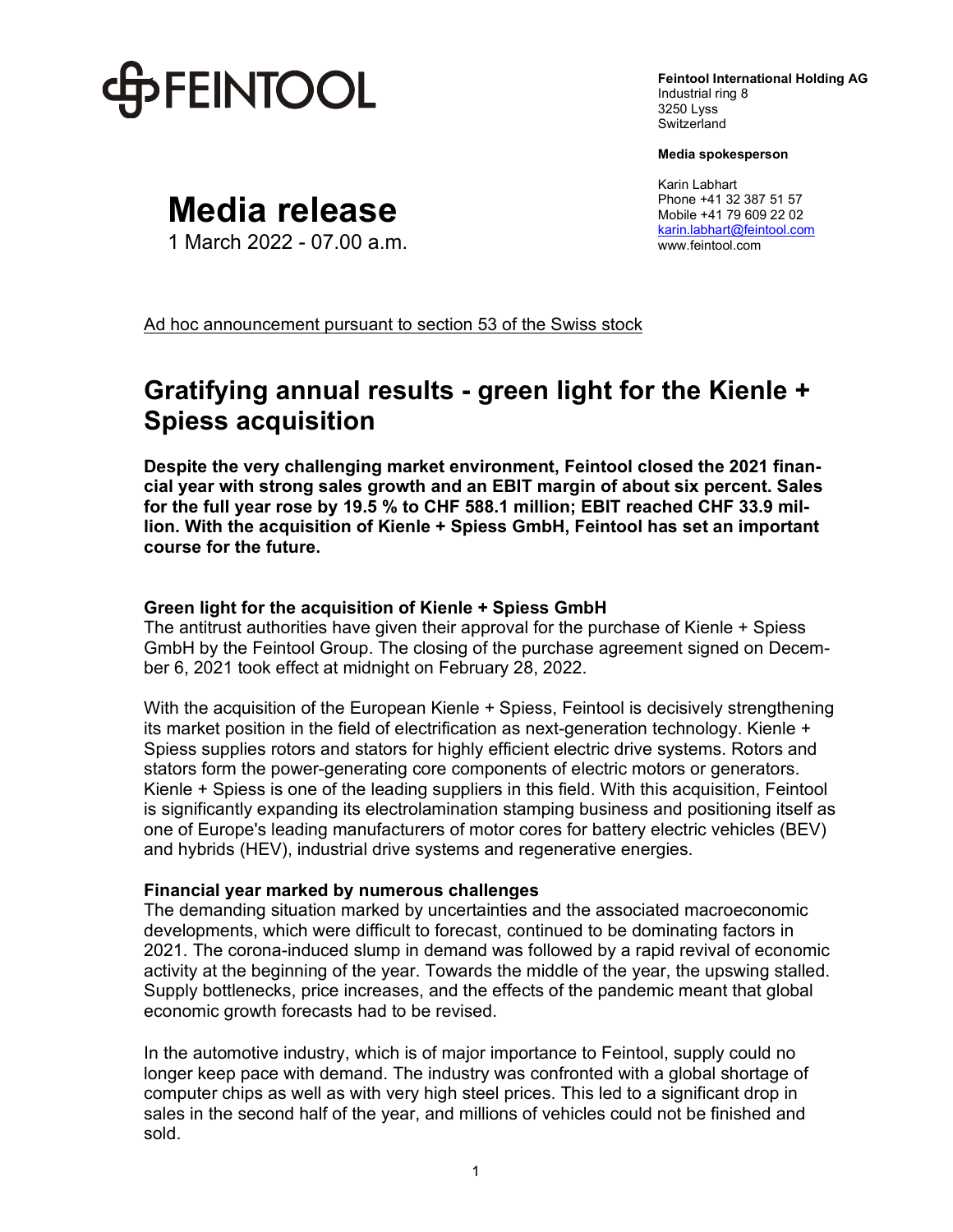Despite these extremely challenging conditions, the Feintool Group performed well and closed the 2021 financial year with significant growth in all relevant key figures. The volume growth led to better capacity utilization at the plants and thus to higher profitability. Our segments and regions are well and flexibly positioned and generated satisfying results despite the constant fluctuations in business. Performance was characterized by regional and technological differences.

# **Significantly higher sales**

Consolidated Group sales increased by 19.5% to CHF 588.1 million. Half of this was volume growth while the other half was the result of higher material prices and the associated higher sales prices. While the Fineblanking Technology segment recorded a 14.7 % decline in sales to CHF 37.7 million in the press and service business, the System Parts segment with its high-volume parts business - adjusted for currency effects - increased sales by 20.6% to CHF 559.8 million compared to the same period of the previous year.

The Feintool Group generated earnings before interest and taxes (EBIT) of CHF 33.9 million, corresponding to an EBIT margin of 5.8%. This includes negative one-off effects amounting to CHF 0.5 million. Without these one-off effects the operating result amounted to CHF 34.4 million, which corresponds to an EBIT margin of 5.9%. The operating earnings of the System Parts segment increased to CHF 46.2 million, corresponding to an operating margin of 8.3%. The Fineblanking Technology segment suffered an operating loss due to the market's continued reluctance to invest.

All in all, taking into consideration the one-off effects, a net income of CHF19.2 million was generated, which corresponds to a return on sales in this period of 3.3%. As a result, a dividend payout of CHF 1 per share will be proposed to the shareholders at the Annual General Meeting on April 28, 2022.

## **Key figures on the equity offering**

To refinance the bridge loan for the acquisition of Kienle + Spiess GmbH and the injection of funds for future investments, Feintool is planning a capital increase in the amount of CHF 200 million. At the time of this press release, the issue price is not yet known. Subscription rights are to be granted in full and trading in subscription rights is planned. UBS is acting as Global Coordinator and as a Joint Bookrunner with Zürcher Kantonalbank.

## **Sustainability goals set**

A responsible approach to the environment is a cornerstone of Feintool's corporate philosophy. In the year under review, Group Management set targets for sustainable development in the areas of the environment, innovation and human resources. For example, CO2 emissions (Scope 1 and 2) are to be reduced by 50 % by 2030 and the share of turnover accounted for by CO2-friendly applications is to be increased to 70 %. For employees, the company aims to achieve successful implementation of the global talent management program in 2022 and, as an employer, to build up a talent pool to promote young talent. A full reporting will be provided in the Sustainability Report 2021, which will be published at the end of April 2022.

## **Optimistic about the future**

The challenges that contributed to the global chip crisis will continue to affect Feintool in 2022. The company continues to prepare for short-term, pandemic-related challenges that vary from region to region. These include bottlenecks in supply chains or developments in raw material and energy prices. According to forecasts, the supply bottlenecks will only gradually ease, and economic activity is expected to return to normal capacity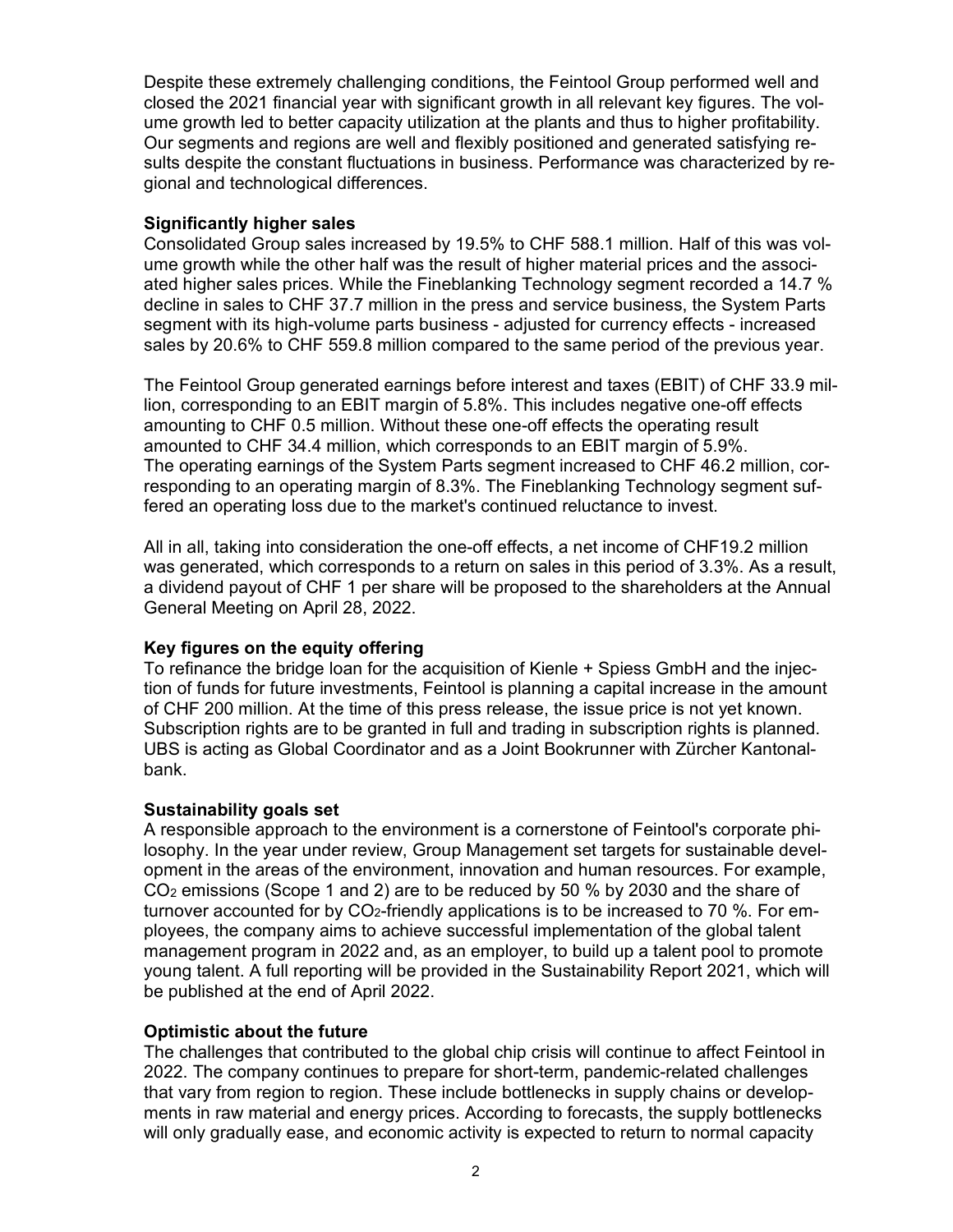utilization from the second quarter onwards. The effects of pent-up demand, which in turn will lead to temporary overloads, must be expected.

Feintool is optimistic about the future. Despite all the challenges, the international automotive industry remains a growth market for which technological expertise and innovative strength are crucial. Feintool will remain on course for success thanks to its clear transformation strategy.

#### **Guidance: Significant increase in sales with slightly lower profitability**

Feintool expects the recovery to continue in the fiscal year 2022. However, uncertainties in the global supply chains will also persist. In particular, the semiconductor shortage relevant to the automotive industry, as well as uncertainty in raw material and energy prices will continue to weigh on our industry.

Barring any unforeseen circumstances, Feintool expects to generate sales of over CHF 800 million and an EBIT margin of over 3% for the fiscal year 2022.

#### **About Feintool**

Feintool is an internationally active technology and market leader in the fields of fineblanking, forming and electrolamination stamping for processing steel sheets. Costeffectiveness, superior quality and productivity characterize these technologies.

As an innovation driver, Feintool constantly pushes the boundaries of these technologies and develops intelligent solutions to meet its customers' requirements: On the one hand, high-performance fineblanking systems with innovative tools and state-of-the-art manufacturing processes, and on the other, complete processes for precise fineblanking, forming and stamped electrical sheet components in high volumes for demanding automotive and industrial applications.

These processes support the trends in the automotive industry. Feintool acts as a project and development partner in the areas of lightweight construction/sustainability, module variations/platforms and alternative drive concepts such as hybrid and electric drives.

Founded in 1959 and headquartered in Lyss, Switzerland, the company owns its 19 production plants and technology centers in Europe, the United States, China and Japan, ensuring close proximity to its customers. Around the globe, about 3 500 employees and 100 apprentices are at work on new solutions to create key advantages for Feintool customers.